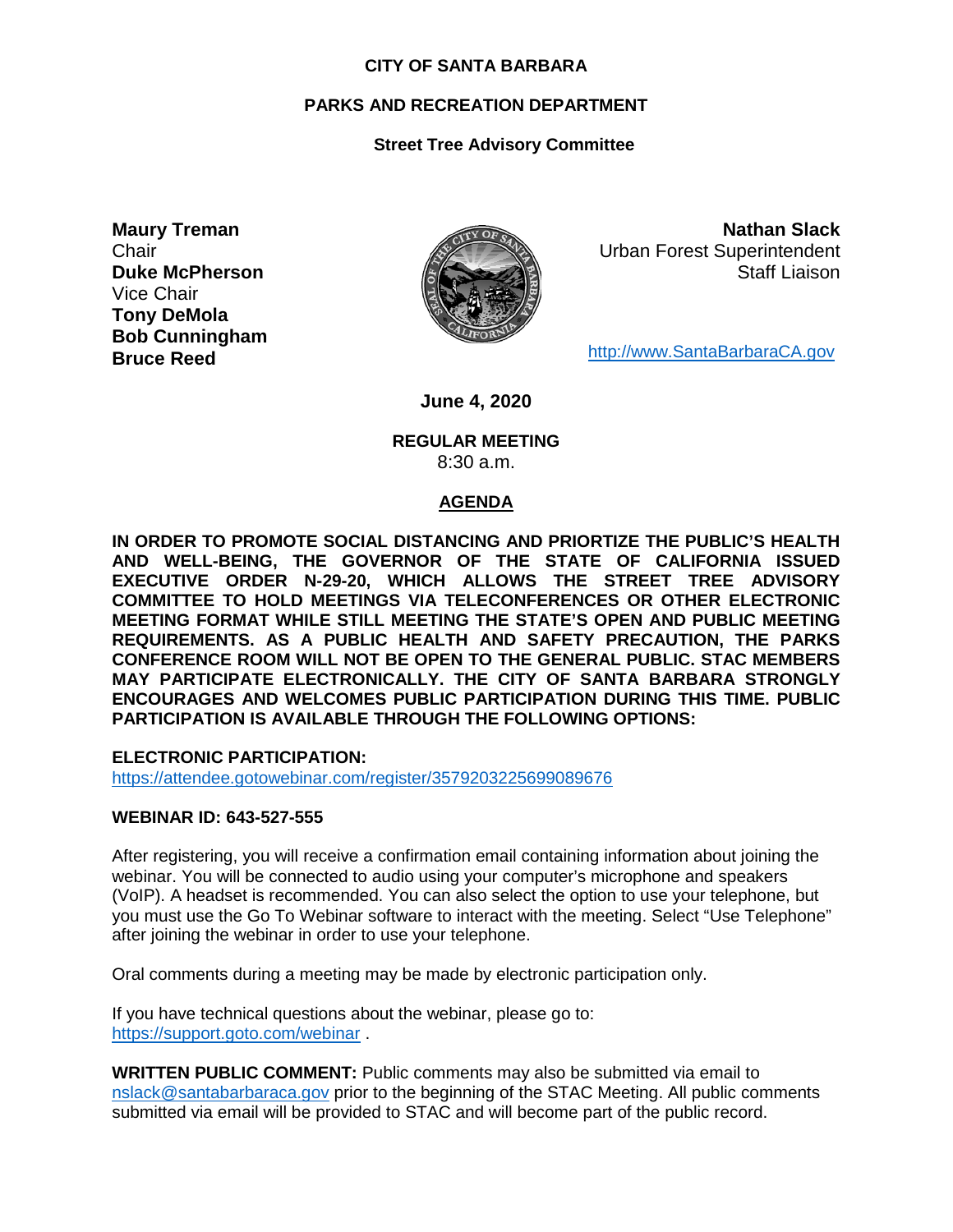**PUBLIC COMMENT:** Public comment on matters not listed on the agenda will occur at the beginning of the meeting. Members of the public wishing to speak must "raise their hand" in the GoToWebinar platform by selecting the virtual hand icon, which is generally located on most devices in the upper right hand corner of the screen. When persons are called on to speak, their microphone will be activated and they will be notified to begin speaking. Each speaker will be given a total of one minute to address the STAC.

**PUBLIC COMMENT ON AGENDIZED ITEMS:** Members of the public wishing to speak on a matter on the agenda must "raise their hand" in the GoToWebinar platform by selecting the virtual hand icon during the presentation of that item. The "raise hand" icon is generally located on most devices in the upper right hand corner of the screen. When persons are called on to speak, their microphone will be activated and they will be notified to begin speaking. Each speaker will be given a total of one minute to address the STAC.

# **PUBLIC INFORMATION**

Materials related to an item on this agenda submitted to the Street Tree Advisory Committee after distribution of the agenda packet are available for public inspection in the Parks Division Office located at 402 E. Ortega Street, Santa Barbara, CA 93101, during normal business hours.

# **CALL TO ORDER**

# **ROLL CALL**

# **CHANGES TO THE AGENDA**

# **APPROVAL OF MINUTES**

A. Regular Meeting May 7, 2020

## **MEMBER AND STAFF COMMUNICATIONS**

- A. Parks and Recreation Commission actions
- B. Enforcement update

## **NEW BUSINESS**

# **TREE REMOVAL CONSIDERATIONS**

# **STREET TREES**

- 1. 1258 San Miguel Ave. *Washingtonia robusta*, Mexican Fan Palm Ray Ames
- 2. Mission St. and Micheltorena St. *(18) various trees –* The Westside Bike Boulevard Gap Closure Project – Public Works Engineering, Alexis Flores

# **SETBACK TREES**

- 3. 1616 Hillcrest Rd. *Quercus agrifolia,* Coast Live Oak Robert and Alyce Parsons
- 4. 711 Spring St. *Eugenia (2) Syzygium australe,* Brush Chery Matthew Miller
- 5. 3979 La Colina Rd. *Schinus terebinthifolia,* Brazilian Pepper Patricia Butler
- 6. 536 Bath St. *Pinus pinea*, Italian Stone Pine Rhonda Wheatley

# **STREET TREE MASTER PLAN**

## **OLD BUSINESS**

1. 700-800 blocks of Chapala St. – *(7) Archontophoenix cunninghamiana,* King Palm, and *(1) Jacaranda mimosifolia*, Jacaranda – Paseo Nuevo Owner, LLC